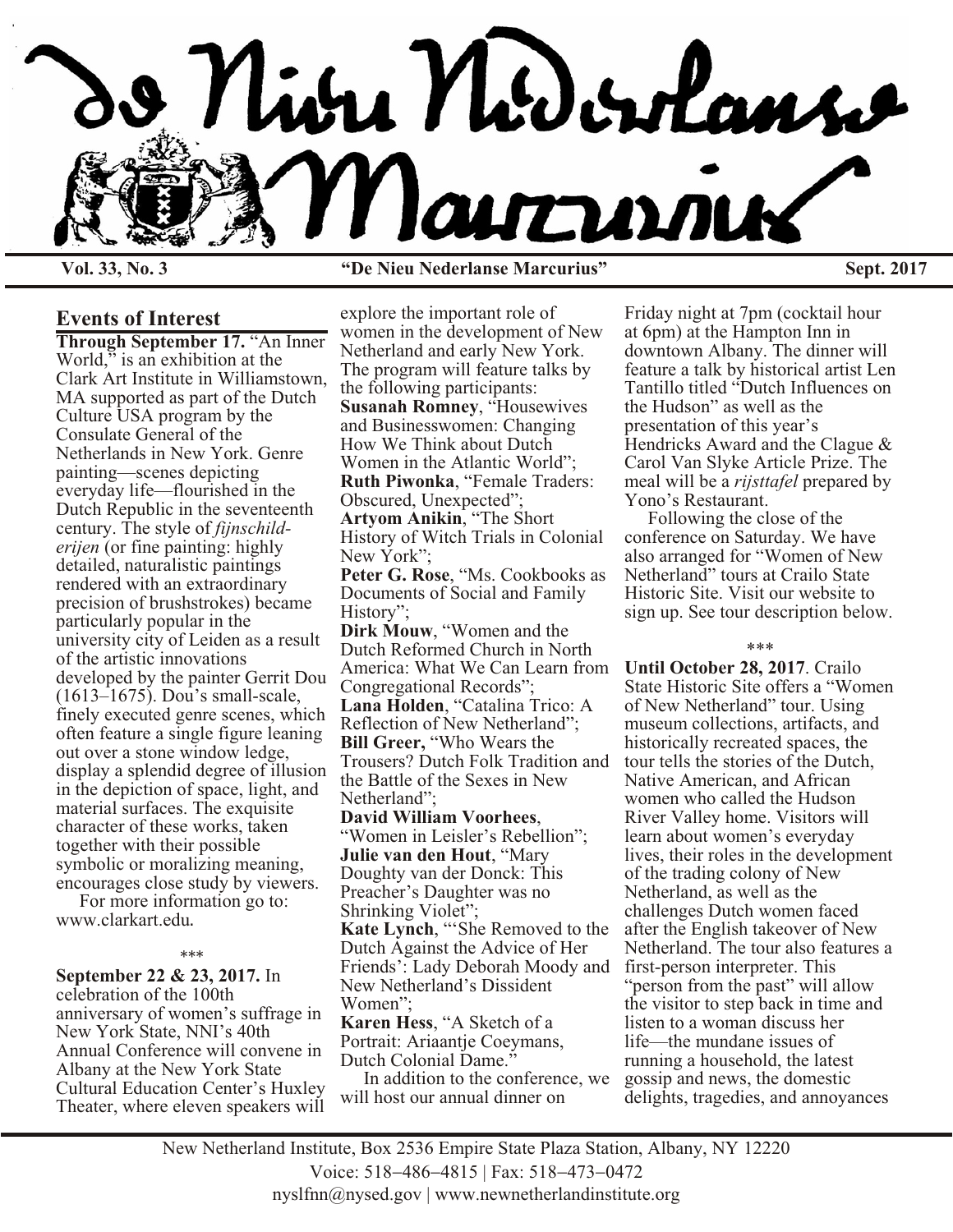# **Nieu Nederlanse Marcurius 2**

of a Dutch colonial woman at the end of the 17th century. Tours are \$5.00 adults/ \$4.00 seniors; children 12 and under are free. The tour is offered on Saturdays, except for September 16.

#### \*\*\*

**November 13, 2017.** Russell Shorto, acclaimed author of *The Island at the Center of the World*, will lecture at the Huxley Theater in the Cultural Education Center on his new book *Revolution Song: A Story of American Freedom*. Shorto's latest book will be released the Society in 2014." RIP, Leo. by W.W. Norton & Co. on November 7, making it available for purchase and signature following the lecture. The event is a collaboration of the New York State Writers Institute and the NYS Office of Cultural Education.

## **Requiescat in Pace**

It is with great regret that the New Netherland Institute and the New Netherland Research Center announce the passing of Dr. Leo Hershkowitz on August 10th.

 David Voorhees has noted the signficance of his contributions best in a recent email posting: "A much beloved history professor at Queens College of The City University of New York, he is author and editor of, among many works, *The Lee Max Friedman Collection of American Jewish Colonial Correspondence: Letters of the Franks Family, 1733-1748 (*1968), *Tweed's New York: Another Look* (1978), and *Courts and Law in Early New York: Selected Essays* (1978) as well as numerous essays on New Netherland and early New York.

 "Dr. Hershkowitz was instrumental in saving many early New Amsterdam and New Netherland records when New York City and other communities were in the process of disposing them. He was also instrumental in getting official recognition for the Dutch period in New York City history

when, with New York City Council President Paul O'Dwyer, he presented a bill to change the year on New York City's official flag and seal from 1664, the year the Dutch surrendered New Netherland to the English, to 1625, the year of the founding of New Amsterdam. It is with Dr. Hershkowitz that the modern period of New Netherland studies truly begins. In recognition of his many efforts on behalf of preserving the Dutch origins of New York, The Holland Society of New York made him a Fellow of

## **Websites of Interest**

It wasn't that long ago when translations by O'Callaghan and Fernow were being scanned and made available on CDs for a price. Now there are many websites offering free access to sources relating to the colonial history of New Netherland and New York. One such site is "New Netherland & Beyond." Go to: bit.ly/2v1YQHI

### \*\*\*

For a website devoted to the role played by the Dutch in Western Australia, go to: indigitrax.org.au. Tom Vanderveldt, the founder of the organization, has been persisting for years to give voice to the neglected story of the Dutch in the early history of Australia. Sound familiar?

## \*\*\*

Although the following websites have appeared in previous issues, it may be worth revisiting them: "The World of Peter Stuyvesant: Digitisation for Education and Research." bit.ly/2vM6t5E. "The Life & Voyages of Henry Hudson: English explorer & navigator." bit.ly/2vIy4Wf

## **News**

The Spring 2017 issue of *de Halve Maen* has just been published. As a reminder, the journal is now

published digitally with an option to receive a printed copy by request. The Spring 2017 issue can be read at www.hollandsociety.org or at ISSUU, the online publisher.

#### \*\*\*

With technological advances increasing the efficiency and reducing the cost of information sharing, NNI is *considering* offering the Marcurius exclusively in electronic form, sent directly to your inbox and posted on our website each quarter. Please email your thoughts to nni@new netherlandinstitute.org or call 518-486-4815. Please leave a voicemail if no answer.

## **Publications**

*Verre forten, Vreemde kusten: Nederlandse verdedigingswerken overzee,* or, "Distant Forts, Foreign Coasts: Dutch Defensive Works Overseas," edited by Kees Ampt, Ad Littel, and Edwin Paar, is an extensive collection of articles (412 pages with numerous illustrations) recording the histories of VOC and WIC forts from Asia to the Americas. All articles are in Dutch with the exception of Paul Huey's article, "Colonial Dutch Forts in New Netherland."

 For an abstract and TOC, go to: www.sidestone.com. Publication date is Sept. 15, 2017. ISBN: 9789088904493. Hardback €34.95; pre-order €29.95. *PayPal* is available.

## **NNI News**

The New Netherland Research Center (NNRC) is offering a joint Student Scholar Research Grant with the Fulbright Center of Amsterdam, the Netherlands. The application must include an invitation to apply from the Director of the New Netherland Research Center. Application for this grant is due the first of November.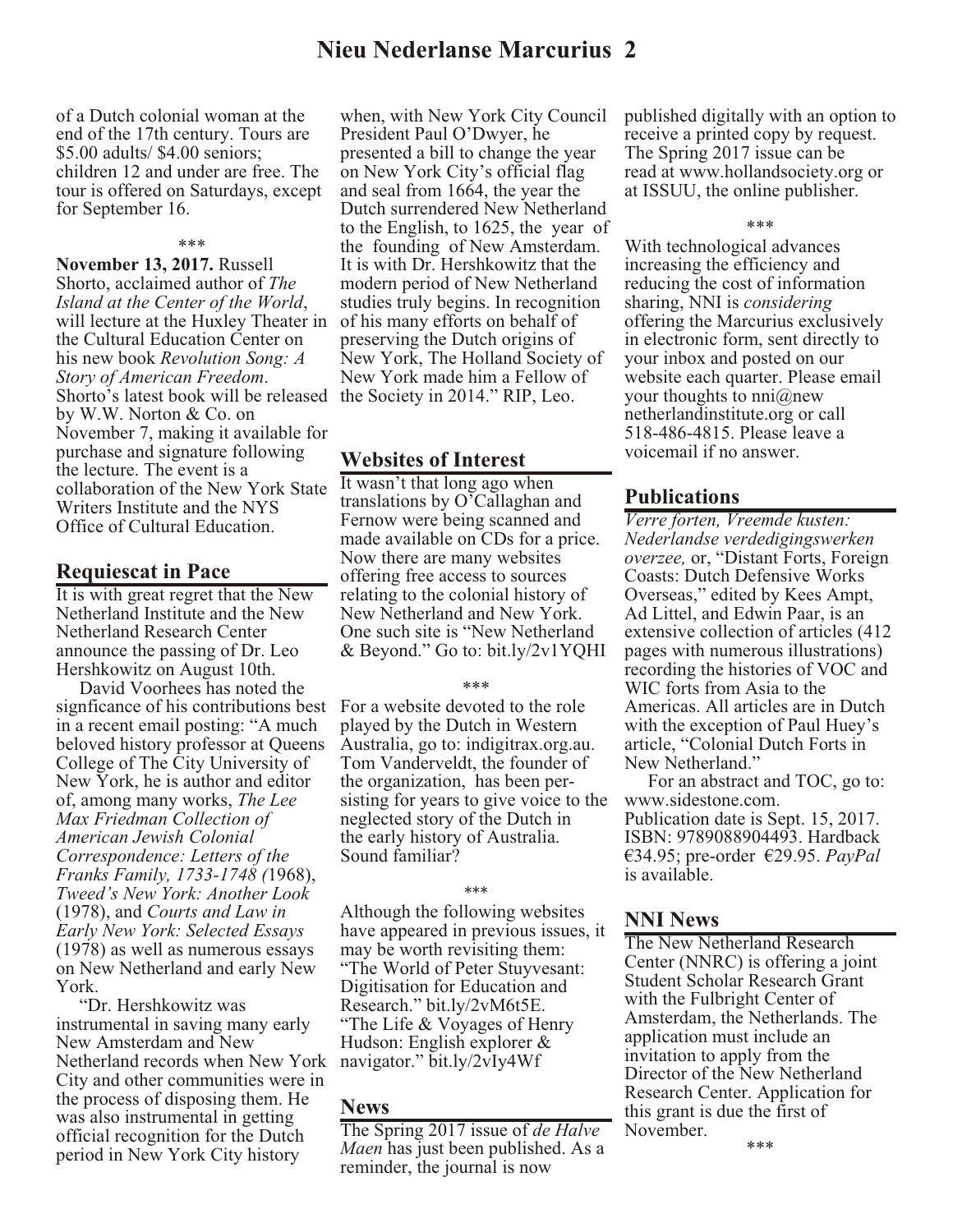# **Nieu Nederlanse Marcurius 3**

The New Netherland Research Center provides a grant of \$ 3,000 for research, which is intended to defray the cost of a three-month residence at the NNRC, with the research taking place at the NNRC itself, the New York State Library and the New York State Archives in Albany, New York. The research must take place in the field of New Netherland history and the Dutch Atlantic World, using the Records of New Netherland. Genealogical research is excluded. In addition, the Fulbright Center stipulates that candidates must have Dutch nationality, but not dual (Dutch and American) citizenship, not be presently residing in the US or having resided there within the past few years, and must return to the Netherlands at the end of the student residency. Application details can be found at: bit.ly/1lnX8YZ

#### \*\*\*

The Dutch American Group (DAG) launches DAGNN-L, an email list which includes Dutch-related historical societies, family associations, institutions, organizations, and other groups representing some relationship with the Dutch in America and its legacy. The list brings these organizations together to share information about their work, to collaborate on projects, and to assist includes Michael Vande Woude, each other in promotion and communication. About sixty organizations have been identified and invited to join the list.

 We formed the Dutch American Group to give all known Dutch historical societies, institutions, and organizations the opportunity to share their historical records and learn from each other the phenomenal stories about the Dutch in the formation of American society and the building blocks of Church and State. We also want to share our historical research about the Low Dutch who originally migrated to New Amsterdam and then to New Jersey, Pennsylvania, and onward to Kentucky.

 Often, we recognize that one organization doesn't know what the other is doing: conflicting dates occur; new information is disseminated unevenly; existence of programs and holdings are only known locally; unneeded duplication of resources and events occurs; assistance is unreachable or unknown; etc. In other words, where weaknesses occur, there could be strength in unity or *Eendracht maakt macht*. In addition to our information list, we also have a DAG Facebook page to which members can post events, requests, current research projects, etc.

 DAG will meet periodically online or via conference call to exchange information and air problems. Every two years, a face-to-face meeting at a central location may be held at which a speaker or speakers could address DAG on a topic of mutual concern or interest. Results of these meetings will go out to the constituent members via their own newsletters, mailings, or posted online as a video or document.

 This is an exciting venture that will strengthen all of us as we work together in stimulating cooperation, interest in, and research about the Dutch in America, together with their contributions to our history and culture.

 The DAG Steering Committee Chair, New Netherland Institute Trustee; Russell Gassero, Archivist, Reformed Church of America; Charles Gehring, Director, New Netherland Research Center; Dirk Mouw, Historian; Marilyn Douglas, New Netherland Institute VP). If your historical society, institute, or organization would like to become a member of DAG please email Dirk Mouw at dirk.mouw@ earthlink.net, or Marilyn Douglas at marilyn.douglas@nysed.gov. Please indicate the organization that you are representing. Remember that DAG is for organizations only, not individuals.

## **NewMarc-L reaches 1500 subscribers**

Our information list is a source for New Netherland related events, activities, conferences, research, etc. that occur outside the quarterly timeframe of the *De Nieu Nederlanse Marcurius* newsletter. The work of the New Netherland Research Center is sustained by your support and membership and we encourage you to become a member of the Institute. To subscribe using our online form, go to: bit.ly/2xKkke1. If you have an information item that you would like posted to the list, please email Marilyn Douglas at: marilyn. douglas@nysed.gov

#### \*\*\*

Based on the many responses we received to a NEWMARC-L request, "Does anyone know of a list of resources for pursuing family genealogy in the Netherlands?" a small trustee committee is gathering the information together to create a web page for our site which will provide links to a variety of resources for pursuing family genealogy in the Netherlands.

#### \*\*\*

Like all non-profits, The New Netherland Institute depends upon the generosity of its members and friends for financial support in order to continue to advance knowledge of the role of the Dutch in the Atlantic world. While annual gifts are always most welcome, there are several other ways to support NNI. For example, consider naming NNI as a beneficiary of your estate. This can be accomplished by a bequest in your will or a directive to your trustee wherein you donate cash or stocks to NNI as either a percentage of the whole or a defined amount. Your attorney can supply the appropriate language. Or you can designate NNI as a primary or secondary beneficiary of an insurance policy or an IRA.